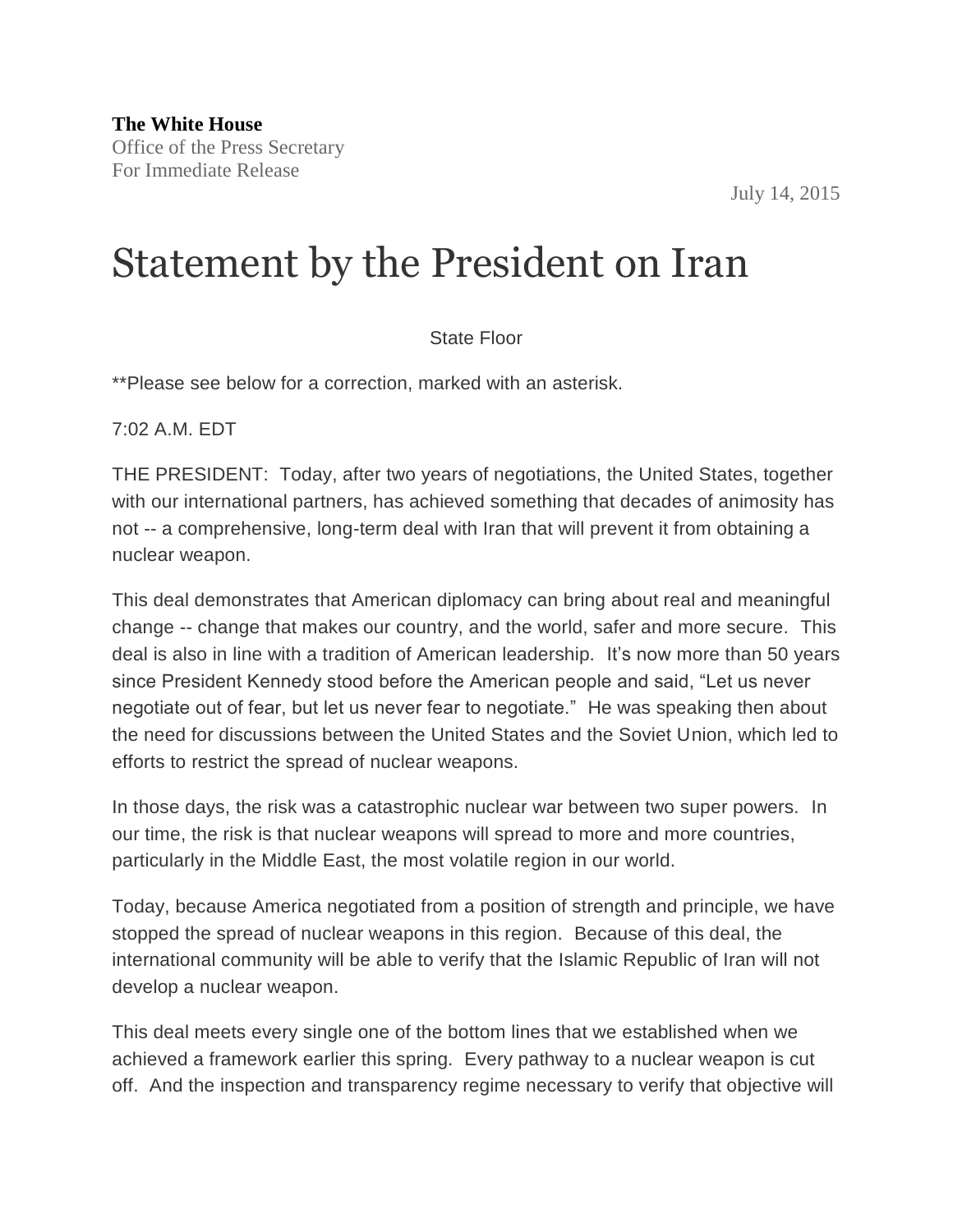be put in place. Because of this deal, Iran will not produce the highly enriched uranium and weapons-grade plutonium that form the raw materials necessary for a nuclear bomb.

Because of this deal, Iran will remove two-thirds of its installed centrifuges -- the machines necessary to produce highly enriched uranium for a bomb -- and store them under constant international supervision. Iran will not use its advanced centrifuges to produce enriched uranium for the next decade. Iran will also get rid of 98 percent of its stockpile of enriched uranium.

To put that in perspective, Iran currently has a stockpile that could produce up to 10 nuclear weapons. Because of this deal, that stockpile will be reduced to a fraction of what would be required for a single weapon. This stockpile limitation will last for 15 years.

Because of this deal, Iran will modify the core of its reactor in Arak so that it will not produce weapons-grade plutonium. And it has agreed to ship the spent fuel from the reactor out of the country for the lifetime of the reactor. For at least the next 15 years, Iran will not build any new heavy-water reactors.

Because of this deal, we will, for the first time, be in a position to verify all of these commitments. That means this deal is not built on trust; it is built on verification. Inspectors will have 24/7 access to Iran's key nuclear facilities.

\*Iran [Inspectors] will have access to Iran's entire nuclear supply chain -- its uranium mines and mills, its conversion facility, and its centrifuge manufacturing and storage facilities. This ensures that Iran will not be able to divert materials from known facilities to covert ones. Some of these transparency measures will be in place for 25 years.

Because of this deal, inspectors will also be able to access any suspicious location. Put simply, the organization responsible for the inspections, the IAEA, will have access where necessary, when necessary. That arrangement is permanent. And the IAEA has also reached an agreement with Iran to get access that it needs to complete its investigation into the possible military dimensions of Iran's past nuclear research.

Finally, Iran is permanently prohibited from pursuing a nuclear weapon under the Nuclear Non-Proliferation Treaty, which provided the basis for the international community's efforts to apply pressure on Iran.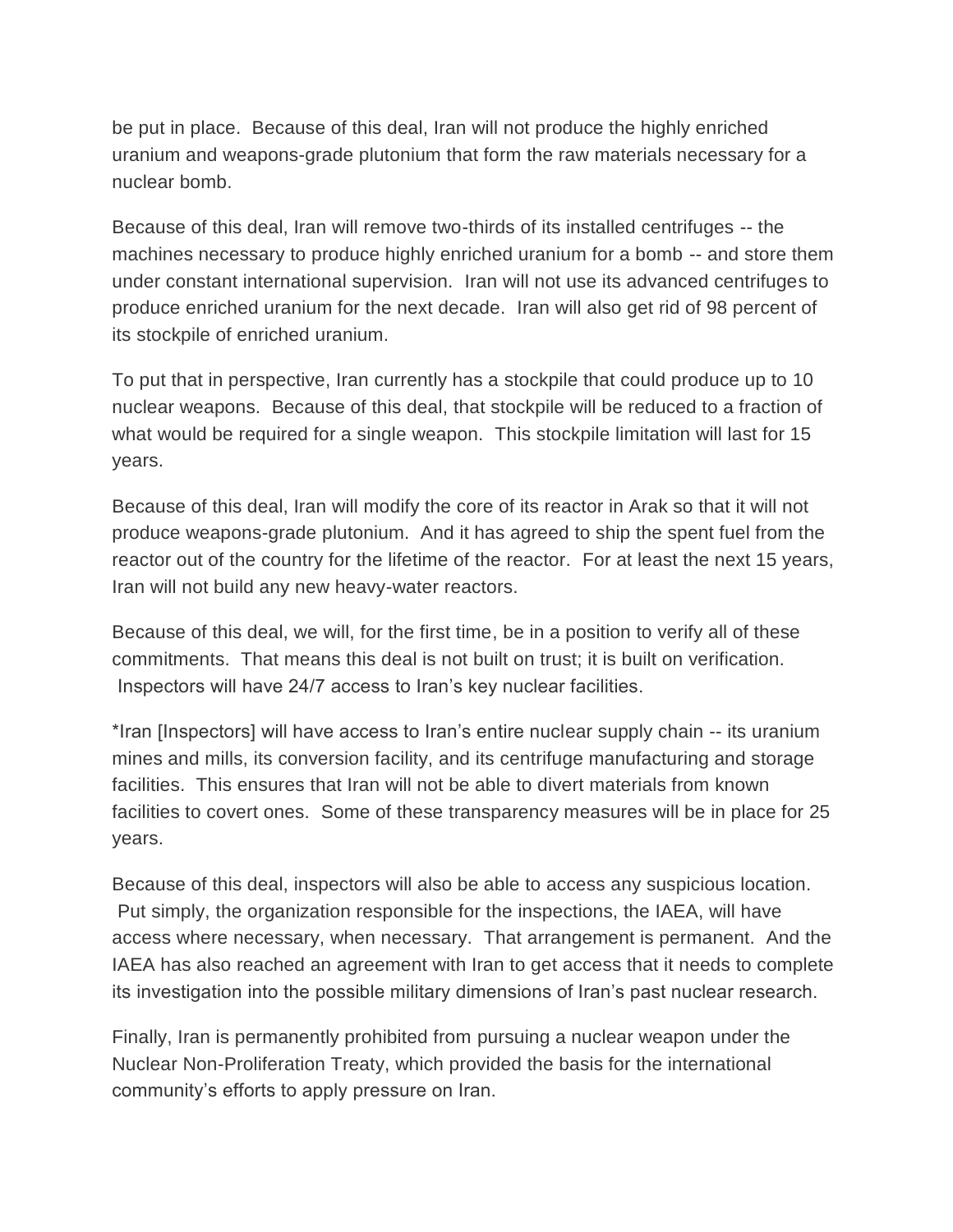As Iran takes steps to implement this deal, it will receive relief from the sanctions that we put in place because of Iran's nuclear program -- both America's own sanctions and sanctions imposed by the United Nations Security Council. This relief will be phased in. Iran must complete key nuclear steps before it begins to receive new sanctions relief. And over the course of the next decade, Iran must abide by the deal before additional sanctions are lifted, including five years for restrictions related to arms, and eight years for restrictions related to ballistic missiles.

All of this will be memorialized and endorsed in a new United Nations Security Council resolution. And if Iran violates the deal, all of these sanctions will snap back into place. So there's a very clear incentive for Iran to follow through, and there are very real consequences for a violation.

That's the deal. It has the full backing of the international community. Congress will now have an opportunity to review the details, and my administration stands ready to provide extensive briefings on how this will move forward.

As the American people and Congress review the deal, it will be important to consider the alternative. Consider what happens in a world without this deal. Without this deal, there is no scenario where the world joins us in sanctioning Iran until it completely dismantles its nuclear program. Nothing we know about the Iranian government suggests that it would simply capitulate under that kind of pressure. And the world would not support an effort to permanently sanction Iran into submission. We put sanctions in place to get a diplomatic resolution, and that is what we have done.

Without this deal, there would be no agreed-upon limitations for the Iranian nuclear program. Iran could produce, operate and test more and more centrifuges. Iran could fuel a reactor capable of producing plutonium for a bomb. And we would not have any of the inspections that allow us to detect a covert nuclear weapons program. In other words, no deal means no lasting constraints on Iran's nuclear program.

Such a scenario would make it more likely that other countries in the region would feel compelled to pursue their own nuclear programs, threatening a nuclear arms race in the most volatile region of the world. It would also present the United States with fewer and less effective options to prevent Iran from obtaining a nuclear weapon.

I've been President and Commander-in-Chief for over six years now. Time and again, I have faced decisions about whether or not to use military force. It's the gravest decision that any President has to make. Many times, in multiple countries, I have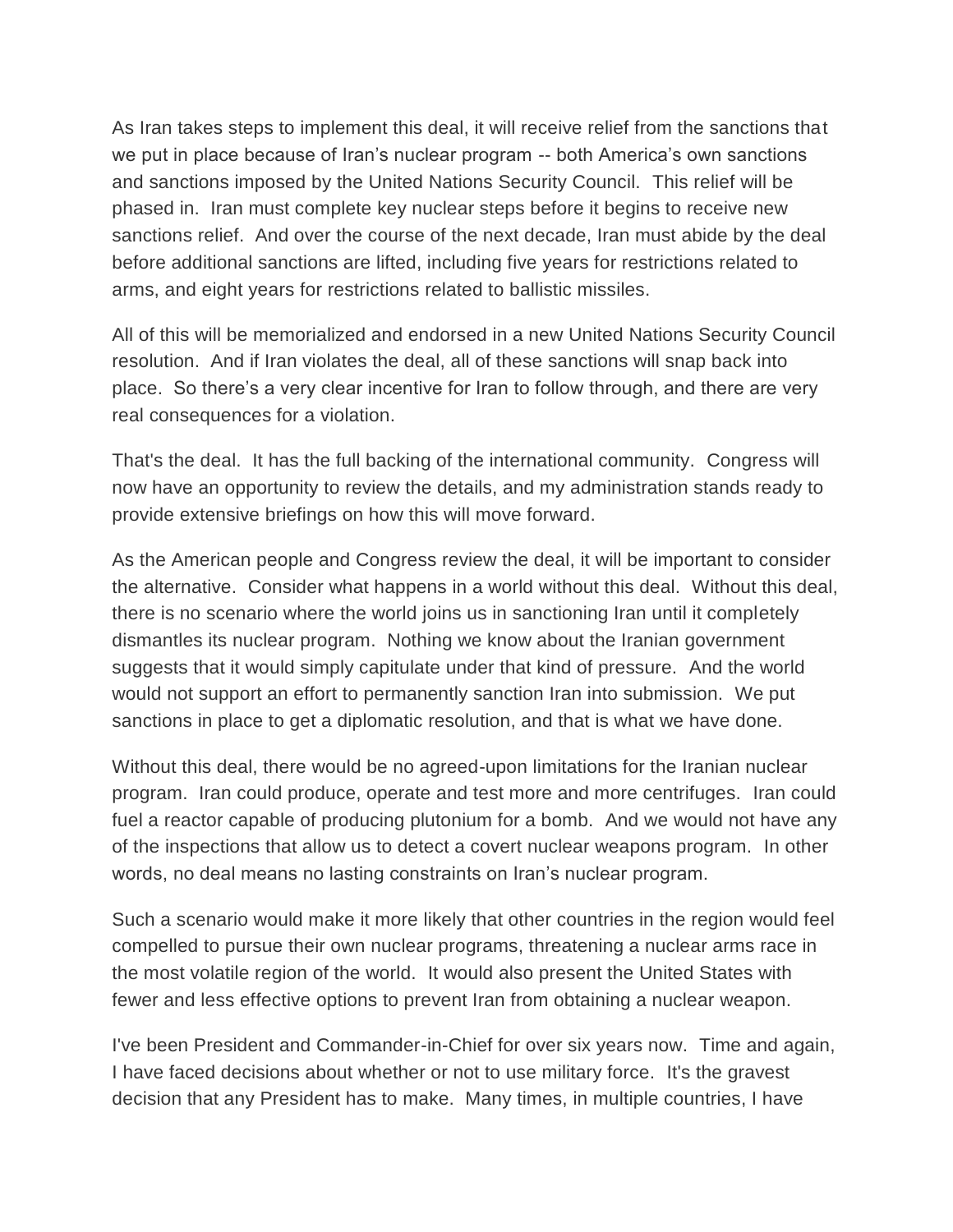decided to use force. And I will never hesitate to do so when it is in our national security interest. I strongly believe that our national security interest now depends upon preventing Iran from obtaining a nuclear weapon -- which means that without a diplomatic resolution, either I or a future U.S. President would face a decision about whether or not to allow Iran to obtain a nuclear weapon or whether to use our military to stop it.

Put simply, no deal means a greater chance of more war in the Middle East. Moreover, we give nothing up by testing whether or not this problem can be solved peacefully. If, in a worst-case scenario, Iran violates the deal, the same options that are available to me today will be available to any U.S. President in the future. And I have no doubt that 10 or 15 years from now, the person who holds this office will be in a far stronger position with Iran further away from a weapon and with the inspections and transparency that allow us to monitor the Iranian program.

For this reason, I believe it would be irresponsible to walk away from this deal. But on such a tough issue, it is important that the American people and their representatives in Congress get a full opportunity to review the deal. After all, the details matter. And we've had some of the finest nuclear scientists in the world working through those details. And we're dealing with a country -- Iran -- that has been a sworn adversary of the United States for over 35 years. So I welcome a robust debate in Congress on this issue, and I welcome scrutiny of the details of this agreement.

But I will remind Congress that you don't make deals like this with your friends. We negotiated arms control agreements with the Soviet Union when that nation was committed to our destruction. And those agreements ultimately made us safer.

I am confident that this deal will meet the national security interest of the United States and our allies. So I will veto any legislation that prevents the successful implementation of this deal.

We do not have to accept an inevitable spiral into conflict. And we certainly shouldn't seek it. And precisely because the stakes are so high, this is not the time for politics or posturing. Tough talk from Washington does not solve problems. Hard-nosed diplomacy, leadership that has united the world's major powers offers a more effective way to verify that Iran is not pursuing a nuclear weapon.

Now, that doesn't mean that this deal will resolve all of our differences with Iran. We share the concerns expressed by many of our friends in the Middle East, including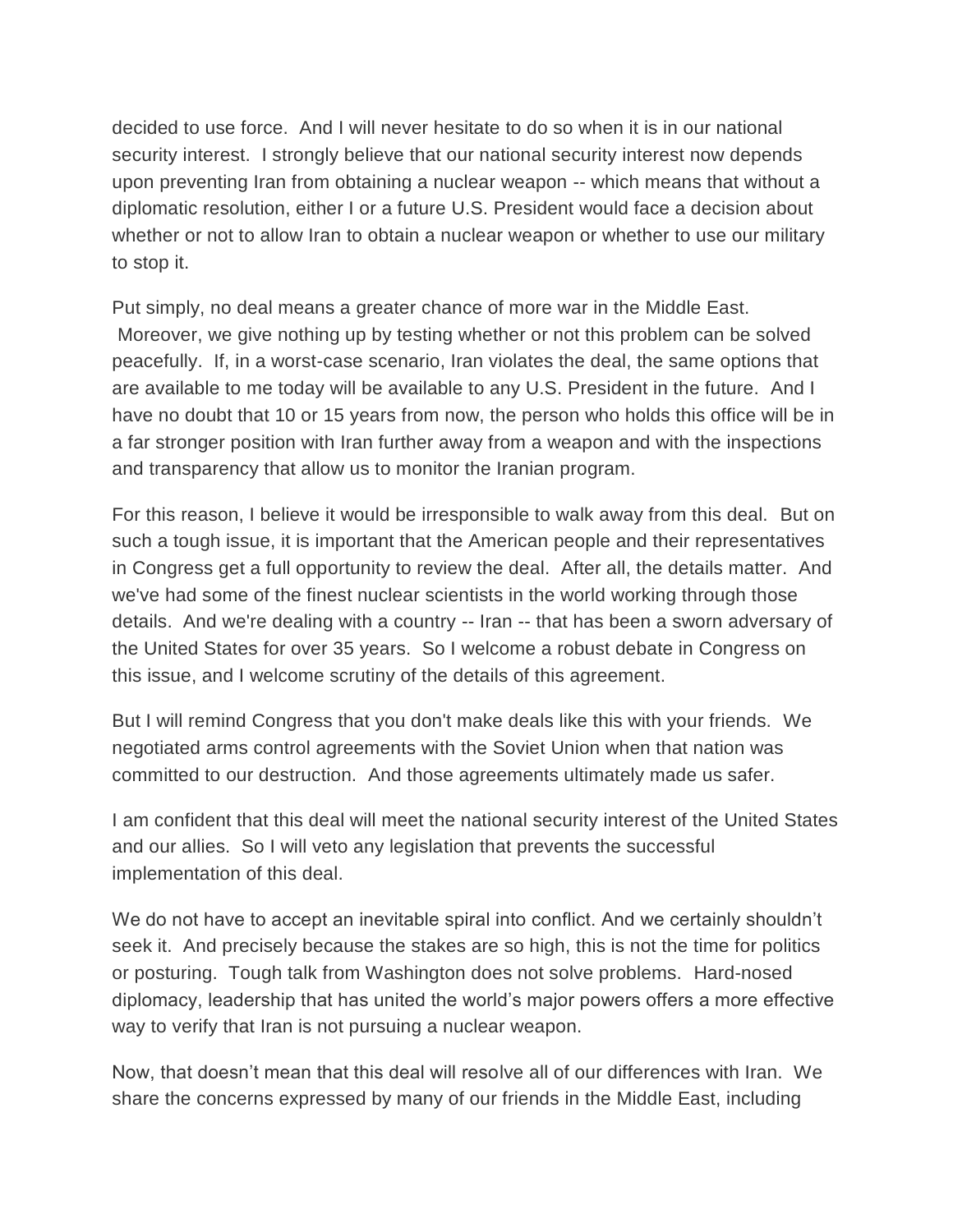Israel and the Gulf States, about Iran's support for terrorism and its use of proxies to destabilize the region. But that is precisely why we are taking this step -- because an Iran armed with a nuclear weapon would be far more destabilizing and far more dangerous to our friends and to the world.

Meanwhile, we will maintain our own sanctions related to Iran's support for terrorism, its ballistic missile program, and its human rights violations. We will continue our unprecedented efforts to strengthen Israel's security -- efforts that go beyond what any American administration has done before. And we will continue the work we began at Camp David to elevate our partnership with the Gulf States to strengthen their capabilities to counter threats from Iran or terrorist groups like ISIL.

However, I believe that we must continue to test whether or not this region, which has known so much suffering, so much bloodshed, can move in a different direction.

Time and again, I have made clear to the Iranian people that we will always be open to engagement on the basis of mutual interests and mutual respect. Our differences are real and the difficult history between our nations cannot be ignored. But it is possible to change. The path of violence and rigid ideology, a foreign policy based on threats to attack your neighbors or eradicate Israel -- that's a dead end. A different path, one of tolerance and peaceful resolution of conflict, leads to more integration into the global economy, more engagement with the international community, and the ability of the Iranian people to prosper and thrive.

This deal offers an opportunity to move in a new direction. We should seize it.

We have come a long way to reach this point -- decades of an Iranian nuclear program, many years of sanctions, and many months of intense negotiation. Today, I want to thank the members of Congress from both parties who helped us put in place the sanctions that have proven so effective, as well as the other countries who joined us in that effort.

I want to thank our negotiating partners -- the United Kingdom, France, Germany, Russia, China, as well as the European Union -- for our unity in this effort, which showed that the world can do remarkable things when we share a vision of peacefully addressing conflicts. We showed what we can do when we do not split apart.

And finally, I want to thank the American negotiating team. We had a team of experts working for several weeks straight on this, including our Secretary of Energy, Ernie